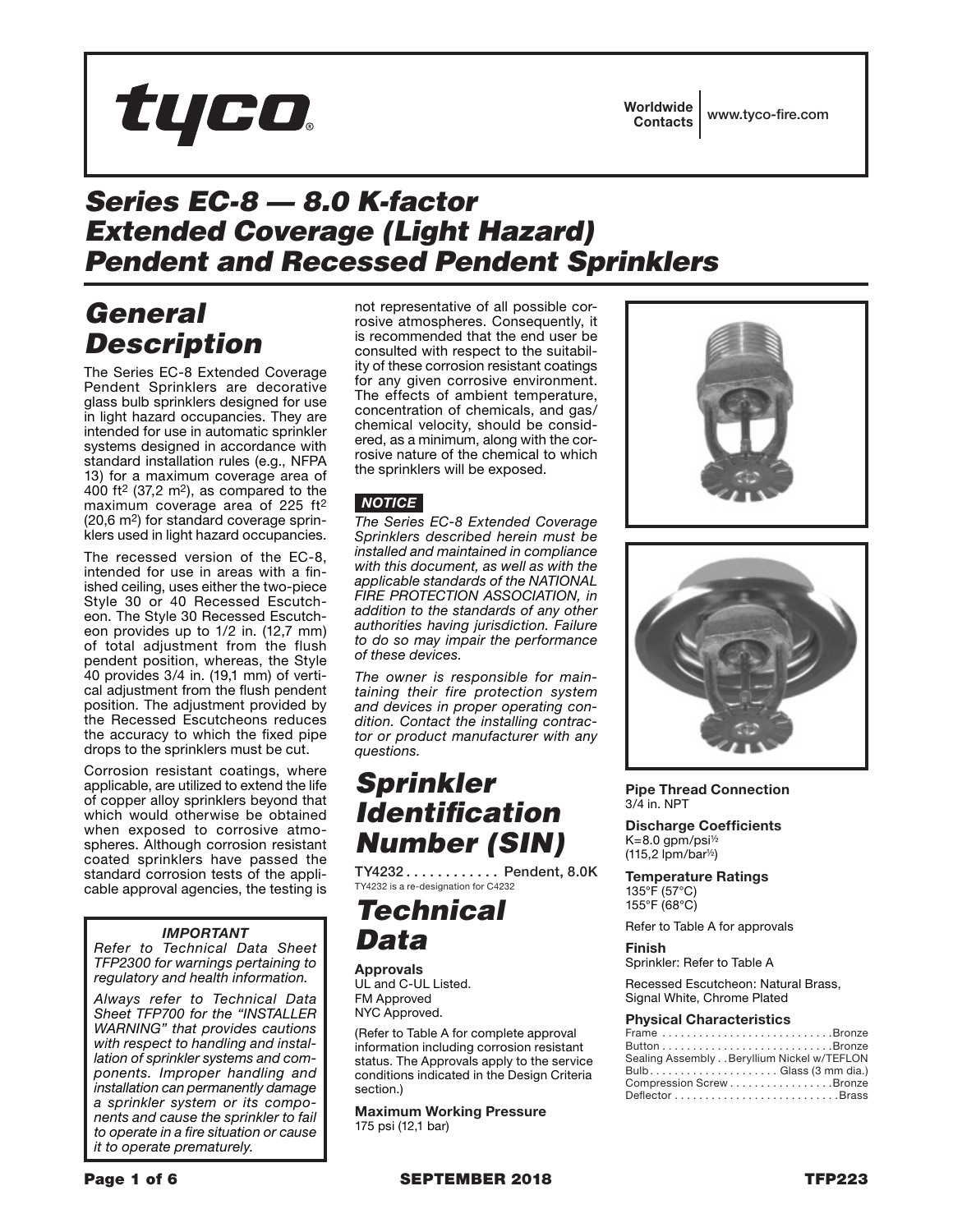### TFP223 Page 2 of 6



| <b>HAZARD</b>                                                                                                                       | <b>TYPE</b>                             | TEMP.                             | <b>BULB</b><br><b>LIQUID</b> | <b>SPRINKLER FINISH (See Note 4)</b> |                                |                   |
|-------------------------------------------------------------------------------------------------------------------------------------|-----------------------------------------|-----------------------------------|------------------------------|--------------------------------------|--------------------------------|-------------------|
|                                                                                                                                     |                                         |                                   |                              | <b>NATURAL</b><br><b>BRASS</b>       | <b>CHROME</b><br><b>PLATED</b> | <b>POLYESTER*</b> |
| Light                                                                                                                               | Pendent                                 | 135°F (57°C)                      | Orange                       |                                      |                                |                   |
| Refer to Table B for UL and C-UL<br><b>Sensitivity Rating</b><br>and<br><b>Refer to Table C for FM</b><br><b>Sensitivity Rating</b> |                                         | $155^{\circ}$ F (68 $^{\circ}$ C) | Red                          | 1, 2, 3, 5                           |                                |                   |
|                                                                                                                                     | <b>Rec. Pendent</b><br>w/ Style 30 Esc. | 135°F (57°C)                      | Orange                       | 1, 2, 3, 5                           |                                |                   |
|                                                                                                                                     |                                         | 155°F (68°C)                      | Red                          | 1, 2, 5                              |                                |                   |
|                                                                                                                                     | <b>Rec. Pendent</b><br>w/Style 40 Esc.  | 135°F (57°C)                      | Orange                       | 1, 2, 5                              |                                |                   |
|                                                                                                                                     |                                         | 155°F (68°C)                      | Red                          |                                      |                                |                   |
| NOTES.                                                                                                                              |                                         |                                   |                              |                                      |                                |                   |

NOTES: 1. Listed by Underwriters Laboratories, Inc. (UL).

2. Listed by Underwriters Laboratories, Inc. for use in Canada (C-UL).<br>3. Approved by Factory Mutual (FM). Approved by Factory Mutual (FM).

4. Where Polyester Coated Sprinklers are noted to be UL and C-UL Listed, the sprinklers are UL and C-UL Listed as Corrosion Resistant Sprinklers.

5. Approved by the City of New York under MEA 113-04-E. \*Frame and Deflector only.

#### *TABLE A LABORATORY LISTINGS AND APPROVALS (Refer to the Design Criteria Section)*

# *Operation*

The glass bulb contains a fluid that expands when exposed to heat. When the rated temperature is reached, the fluid expands sufficiently to shatter the glass bulb, allowing the sprinkler to activate and flow water.

# *Design Criteria*

The Series EC-8 Extended Coverage Pendent Sprinklers must only be installed in accordance with the applicable UL and C-UL Listing or FM Approval requirements as indicated below. Only the Style 30 or 40 Recessed Escutcheon is to be used for recessed installation, as applicable (Ref. Table A, B, and C).

### UL and C-UL Listing Requirements

- 1. The Series EC-8 Sprinklers may be used for the coverage areas shown in Table D, based on maintaining the minimum specified flow rate as a function of coverage area and hazard group for all of the sprinklers in the design area.
- 2. With respect to heat sensitivity, the Series EC-8 Sprinklers can be used with unobstructed construction consisting of flat, smooth ceilings (including bar joists) with a maximum pitch of one in six as defined and permitted by NFPA 13.
- **3.** The minimum allowable spacing between the Series EC-8 Sprinklers, to prevent cold soldering, is 8 ft (2,4 m).
- 4. The Series EC-8 Sprinklers are to be installed in accordance with all other requirements of NFPA 13 for extended coverage pendent sprinklers.

#### FM Approval Requirements

The Series EC-8 Extended Coverage Sprinklers are to be installed in accordance with the applicable Factory Mutual Loss Prevention Data Sheet. Information provided in the FM Loss Prevention Data Sheet relate to, but are not limited to, hydraulic design, ceiling slope and obstructions, minimum and maximum allowable spacing, and deflector-to-ceiling distance.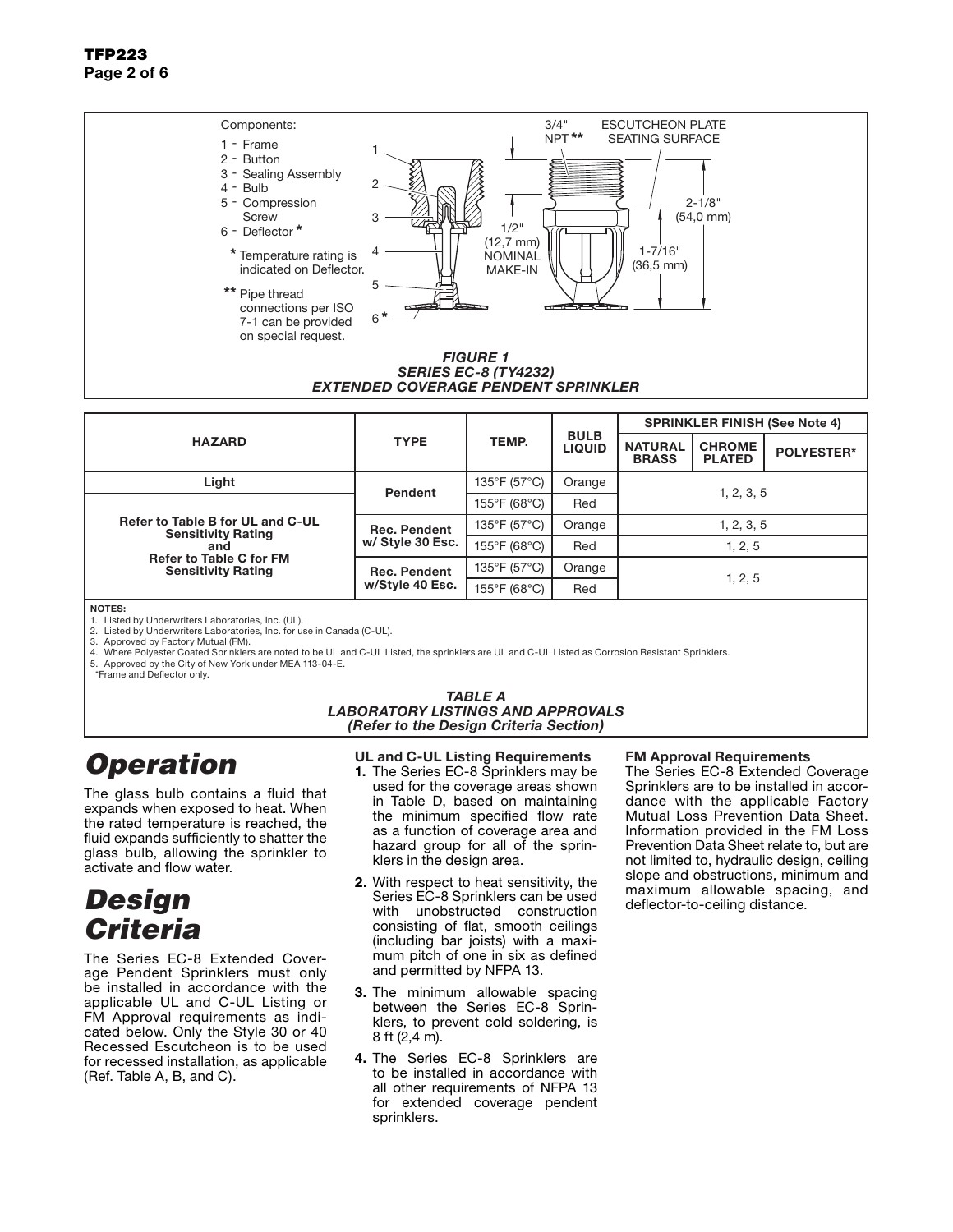| Area           | <b>Style</b>      | 135°F (57°C) | 155°F (68°C) |
|----------------|-------------------|--------------|--------------|
| $16 \times 16$ | Pendent           | QR           | QR           |
| $16 \times 16$ | Style 30 Recessed | QR           | QR           |
| $16 \times 16$ | Style 40 Recessed | QR           | QR           |
| $18 \times 18$ | Pendent           | QR           | QR           |
| $18 \times 18$ | Style 30 Recessed | QR           | <b>SR</b>    |
| $18 \times 18$ | Style 40 Recessed | QR           | <b>SR</b>    |
| $20 \times 20$ | Pendent           | QR           | <b>SR</b>    |
| $20 \times 20$ | Style 30 Recessed | QR           | <b>SR</b>    |
| $20 \times 20$ | Style 40 Recessed | <b>SR</b>    | <b>SR</b>    |

QR: Quick Response SR: Standard Response

#### *TABLE B SENSITIVITY RATING FOR UL AND C-UL LISTING OF SERIES EC-8 SPRINKLERS*

| Area           | <b>Style</b>      | 135°F (57°C) | 155°F (68°C) |
|----------------|-------------------|--------------|--------------|
| $16 \times 16$ | Pendent           | QR           | QR           |
| $16 \times 16$ | Style 30 Recessed | <b>QR</b>    | N/A          |
| $16 \times 16$ | Style 40 Recessed | N/A          | N/A          |
| $18 \times 18$ | Pendent           | QR           | QR           |
| $18 \times 18$ | Style 30 Recessed | QR           | N/A          |
| $18 \times 18$ | Style 40 Recessed | N/A          | N/A          |
| $20 \times 20$ | Pendent           | QR           | <b>QR</b>    |
| $20 \times 20$ | Style 30 Recessed | <b>QR</b>    | N/A          |
| $20 \times 20$ | Style 40 Recessed | N/A          | N/A          |

QR: Quick Response

SR: Standard Response

N/A: Not Applicable

#### *TABLE C SENSITIVITY RATING FOR FM APPROVAL OF SERIES EC-8 SPRINKLERS*

| <b>Description</b>                                                                                                                                    | Area           | <b>GPM</b> | <b>PSI</b> |
|-------------------------------------------------------------------------------------------------------------------------------------------------------|----------------|------------|------------|
| TY4232 (K=8.0)<br>Pendent                                                                                                                             | $16 \times 16$ | 26         | 10.6       |
|                                                                                                                                                       | $18 \times 18$ | 33         | 17.0       |
|                                                                                                                                                       | $20 \times 20$ | 40         | 25.0       |
| 1 ft = $0.3048$ m<br>1 ft <sup>2</sup> = 0.093 m <sup>2</sup><br>1 gpm = $3.785$ lpm<br>1 psi = $0.06895$ bar<br>1 qpm/ft <sup>2</sup> = 40.74 mm/min |                |            |            |

*TABLE D FLOW CRITERIA FOR UL AND C-UL LISTING OF SERIES EC-8 SPRINKLERS*

# *Installation*

The Series EC-8 Sprinklers must be installed in accordance with this section.

#### General Instructions

Do not install any bulb type sprinkler if the bulb is cracked or there is a loss of liquid from the bulb. With the sprinkler held horizontally, a small air bubble should be present. The diameter of the air bubble is approximately 1/16 in. (1,6 mm).

A leak tight 3/4 in. NPT sprinkler joint should be obtained with a torque of 10 to 20 lb-ft (13,4 to 26,8 N·m). Higher levels of torque may distort the sprinkler inlet with consequent leakage or impairment of the sprinkler.

Do not attempt to compensate for insufficient adjustment of an escutcheon plate by under-or over-tightening the sprinkler. Re-adjust the position of the sprinkler fitting to suit.

**Step 1.** The sprinkler must be installed with the deflector parallel to the mounting surface. Pendent sprinklers must be installed in the pendent position.

**Step 2.** After installing the Style 30 or 40 mounting plate (or other escutcheon, as applicable) over the sprinkler pipe threads, and with pipe thread sealant applied to the pipe threads, hand tighten the sprinkler into the sprinkler fitting.

**Step 3.** Wrench tighten pendent sprinklers using only the W-Type 3 (End A) Sprinkler Wrench. Wrench tighten the recessed pendent sprinklers using only the W-Type 23 Sprinkler Wrench. The wrench recess of the applicable sprinkler wrench (Ref. Figures 4 and 5) is to be applied to the sprinkler wrench flats (Ref. Figure 1).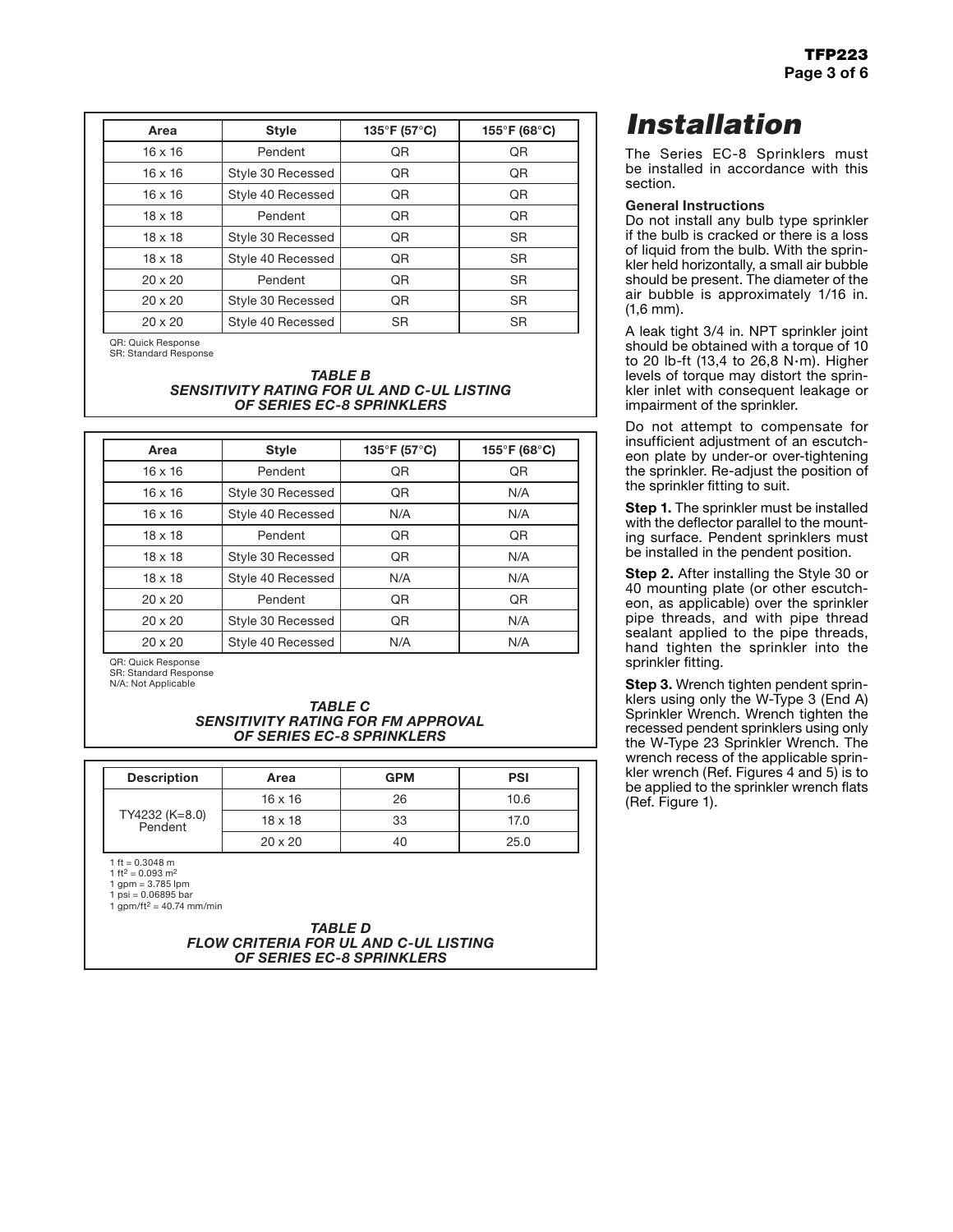

## *Care and Maintenance*

The Series EC-8 Sprinklers must be maintained and serviced in accordance with this section

Before closing a fire protection system main control valve for maintenance work on the fire protection system that it controls, permission to shut down the affected fire protection systems must be obtained from the proper authorities and all personnel who may be affected by this action must be notified.

Sprinklers that are found to be leaking or exhibiting visible signs of corrosion must be replaced.

Automatic sprinklers must never be painted, plated, coated, or otherwise altered after leaving the factory. Modified sprinklers must be replaced. Sprinklers that have been exposed to corrosive products of combustion, but have not operated, should be replaced if they cannot be completely cleaned by wiping the sprinkler with a cloth or by brushing it with a soft bristle brush.

Care must be exercised to avoid damage to the sprinklers before, during, and after installation. Sprinklers damaged by dropping, striking, wrench twist/slippage, or the like, must be replaced. Also, replace any sprinkler that has a cracked bulb or that has lost liquid from its bulb. (Ref. Installation Section.)

Frequent visual inspections are recommended to be initially performed for corrosion resistant coated sprinklers, after the installation has been completed, to verify the integrity of the corrosion resistant coating. Thereafter,



annual inspections per NFPA 25 should suffice; however, instead of inspecting from the floor level, a random sampling of close-up visual inspections should be made, so as to better determine the exact sprinkler condition and the long term integrity of the corrosion resistant coating, as it may be affected by the corrosive conditions present.

The owner is responsible for the inspection, testing, and maintenance of their fire protection system and devices in compliance with this document, as well as with the applicable standards of the NATIONAL FIRE PROTECTION ASSOCIATION (e.g., NFPA 25), in addition to the standards of any other authorities having jurisdiction. The installing contractor or sprinkler manufacturer should be contacted relative to any questions.

It is recommended that automatic sprinkler systems be inspected, tested, and maintained by a qualified Inspection Service in accordance with local requirements and/or national codes.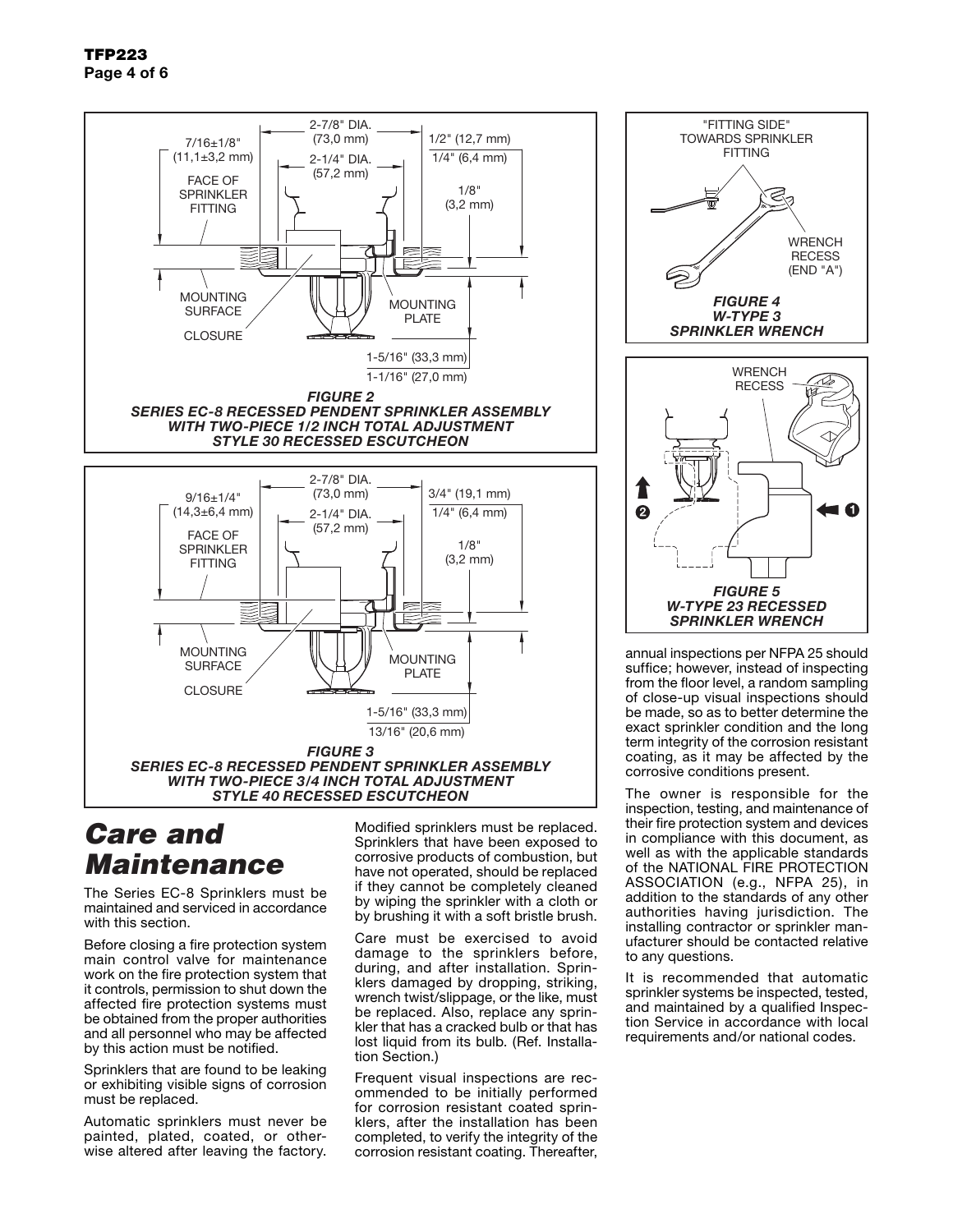# *Limited Warranty*

For warranty terms and conditions, visit www.tyco-fire.com.

## *Ordering Procedure*

Contact your local distributor for avail ability. When placing an order, indicate the full product name and Part Number (P/N).

#### Sprinkler Assemblies with NPT Thread Connections

Specify: Series EC-8 (TY4232), K=8.0, Extended Coverage (Light Hazard) Pendent Sprinkler, (specify) tem perature rating, (specify) finish, P/N (specify):

### **135°F (57°C)**

Natural Brass . . . . . . . . . . . . PSN 50-801-1-135 Signal White (RAL9003)

Polyester . . . . . . . . . . . . . . . . PSN 50-801-4-135 Chrome Plated . . . . . . . . . . . . PSN 50-801-9-135

### **155°F (68°C)**

Natural Brass . . . . . . . . . . . . PSN 50-801-1-155 Signal White (RAL9003)

Polyester . . . . . . . . . . . . . . . . PSN 50-801-4-155 Chrome Plated . . . . . . . . . . . . PSN 50-801-9-155

### Recessed Escutcheon

Specify: Style (30 or 40) Recessed Escutcheon with (specify\*) finish, P/N (specify\*)

\*Refer to Technical Data Sheet TFP770

#### Sprinkler Wrench

Specify: W-Type 3 Sprinkler Wrench, P/N 56-895-1-001

Specify: W-Type 23 Recessed Sprinkler Wrench, P/N 56-000-6-838